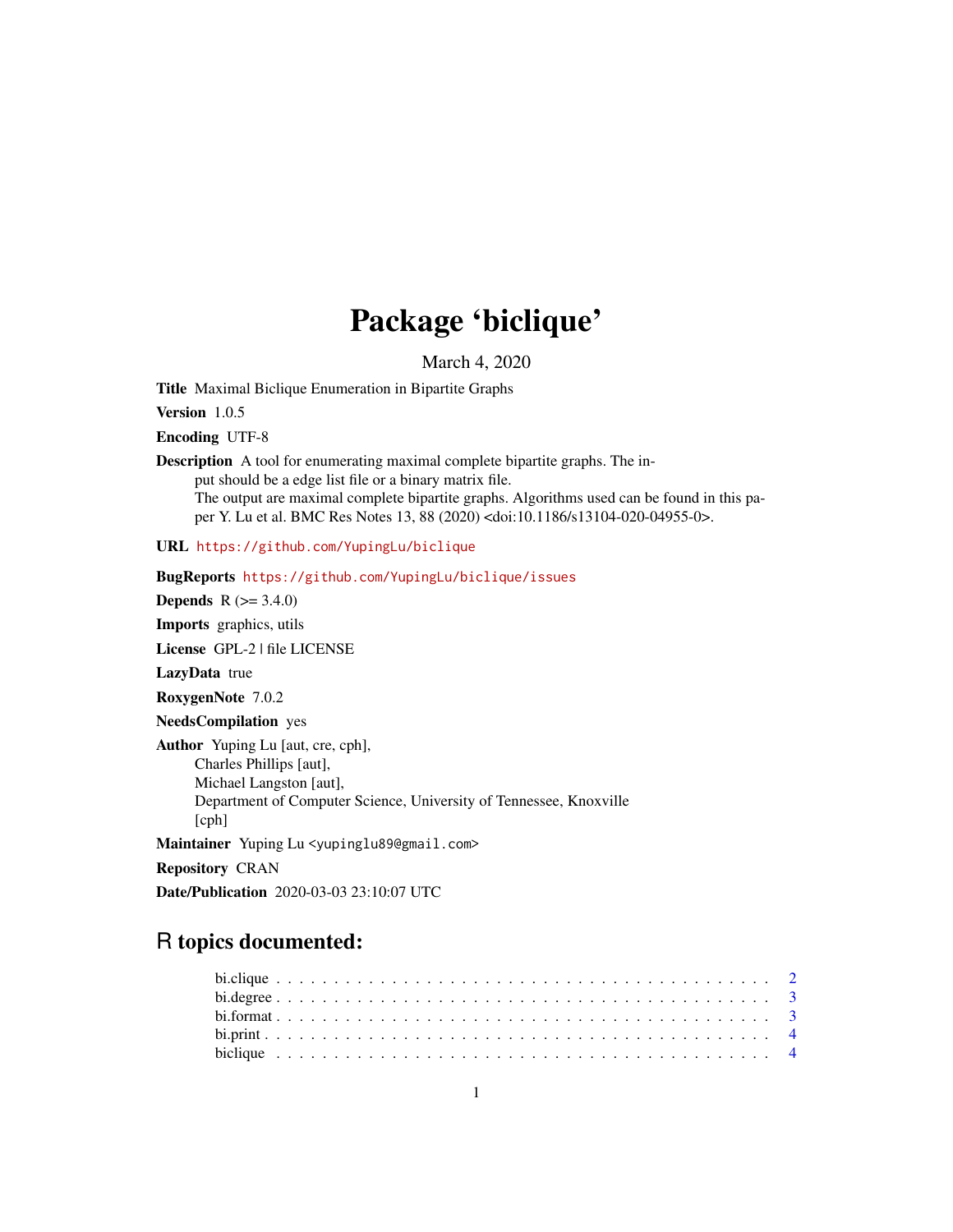#### <span id="page-1-0"></span>**Index** [5](#page-4-0). The second state of the second state of the second state of the second state of the second state of the second state of the second state of the second state of the second state of the second state of the second

bi.clique *Biclique enumeration*

#### Description

This function will compute the bicliques and output the statistics of these bicliques. If you want to get bicliques above a threshold, you can change the values of lleast and rleast. The input file should be tab delimited with number of vertices and edges at the head of the input file. If your input file does not have these values, you can use function bi.format to add these values to it. This package supports edgelist and binary matrix file format. Two versions of algorithms are implemented in this function, you can choose either one to get bicliques.

#### Usage

```
bi.clique(
  filename,
  left\_least = 1,right\_least = 1,version = 1,
  filetype = 0,
  getclique = 1,envir = .GlobalEnv$.bienv
)
```
#### Arguments

| filename    | Input file name                                                                                             |
|-------------|-------------------------------------------------------------------------------------------------------------|
| left_least  | Least number of left partite $\alpha$ default = 1>                                                          |
| right_least | Least number of right partite $\leq$ default = 1>                                                           |
| version     | Algorithm version $\alpha$ default = 1 > [1 2]                                                              |
| filetype    | Input file format $\leq$ default = 0 $>$ . 0-edge list, 1-binary matrix.                                    |
| getclique   | Get bicliques $\leq$ default = 1>. If you set it to 0. you'll only get the statistics<br>without bicliques. |
| envir       | biclique environment                                                                                        |

#### Examples

```
bicliques = bi.clique(system.file("extdata", "example1.el", package = "biclique"))
bicliques = bi.clique(system.file("extdata", "example1.el", package = "biclique"), 3, 2)
bicliques = bi.clique(system.file("extdata", "example4.bmat", package = "biclique"), filetype = 1)
# check a biclique
bicliques$biclique1
```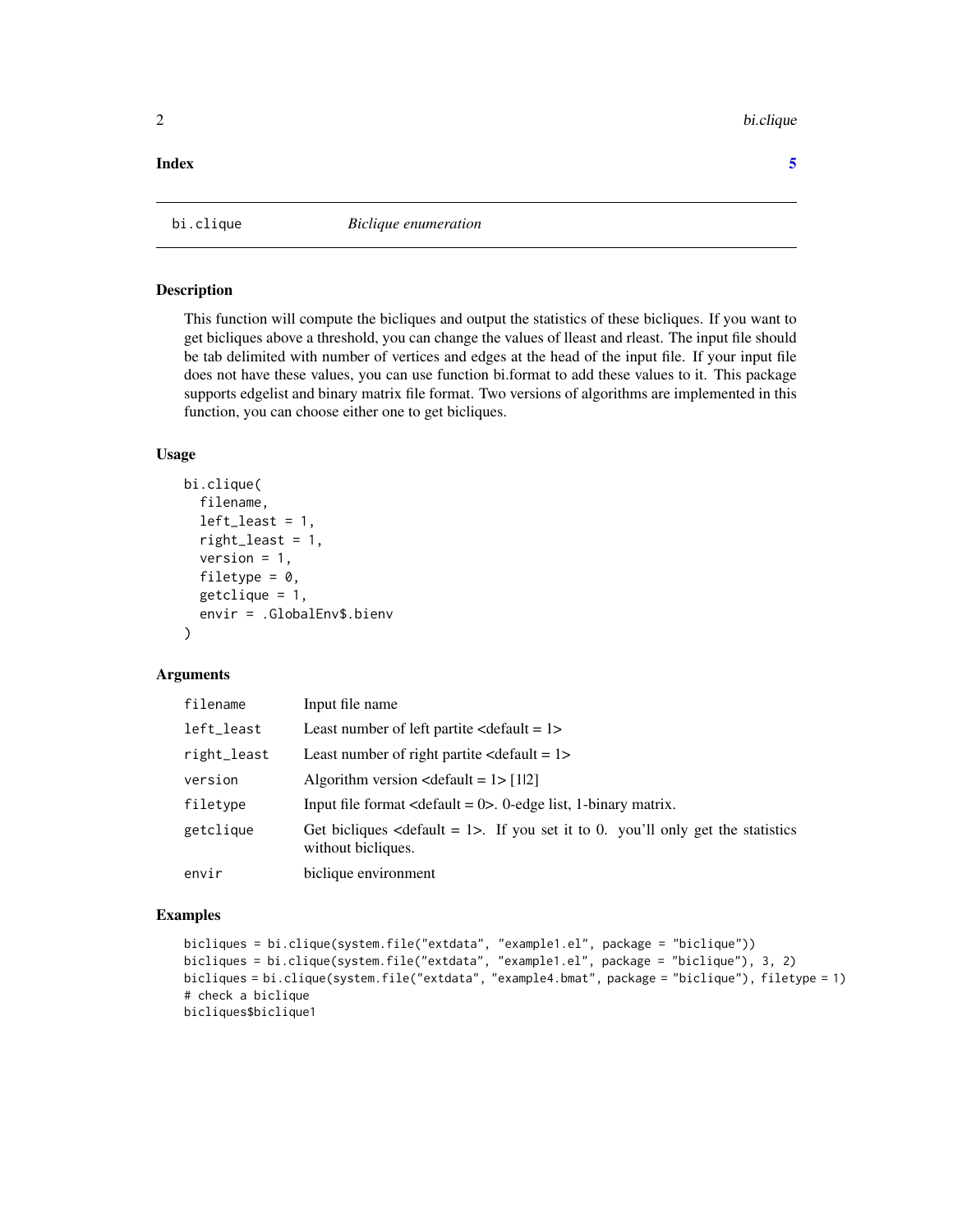<span id="page-2-0"></span>

#### Description

This function will output the degree of each vertex.

#### Usage

```
bi.degree(filename, filetype = 0)
```
#### Arguments

| filename | Input file name                                                          |
|----------|--------------------------------------------------------------------------|
| filetype | Input file format $\leq$ default = 0 $>$ . 0-edge list, 1-binary matrix. |

#### Examples

```
degreelist = bi.degree(system.file("extdata", "example1.el", package = "biclique"))
degreelist = bi.degree(system.file("extdata", "example4.bmat", package = "biclique"), 1)
#get the vertex degree
degreelist['A']
```

| bi.format |  |
|-----------|--|
|           |  |

Add number of vertices and edges to the input file

#### Description

This funtion will calculate the number of vertices and edges and add them to the head of the input file. For edge list file, three entries will be added. And they are: the number of left vertices, the number of right vertices and the number of edges. For binary matrix file, two entries will be added. And they are: the number of left vertices and the number of right vertices. The original input file will be changed. If your input file already have those entries, pleast don't run this command. Otherwise, you'll get error results after running bi.clique. Please also note that no comment characters are allowed in the input file.

#### Usage

```
bi.format(filename, filetype = 0)
```
#### Arguments

| filename | Input file name                                                          |
|----------|--------------------------------------------------------------------------|
| filetype | Input file format $\leq$ default = 0 $>$ . 0-edge list, 1-binary matrix. |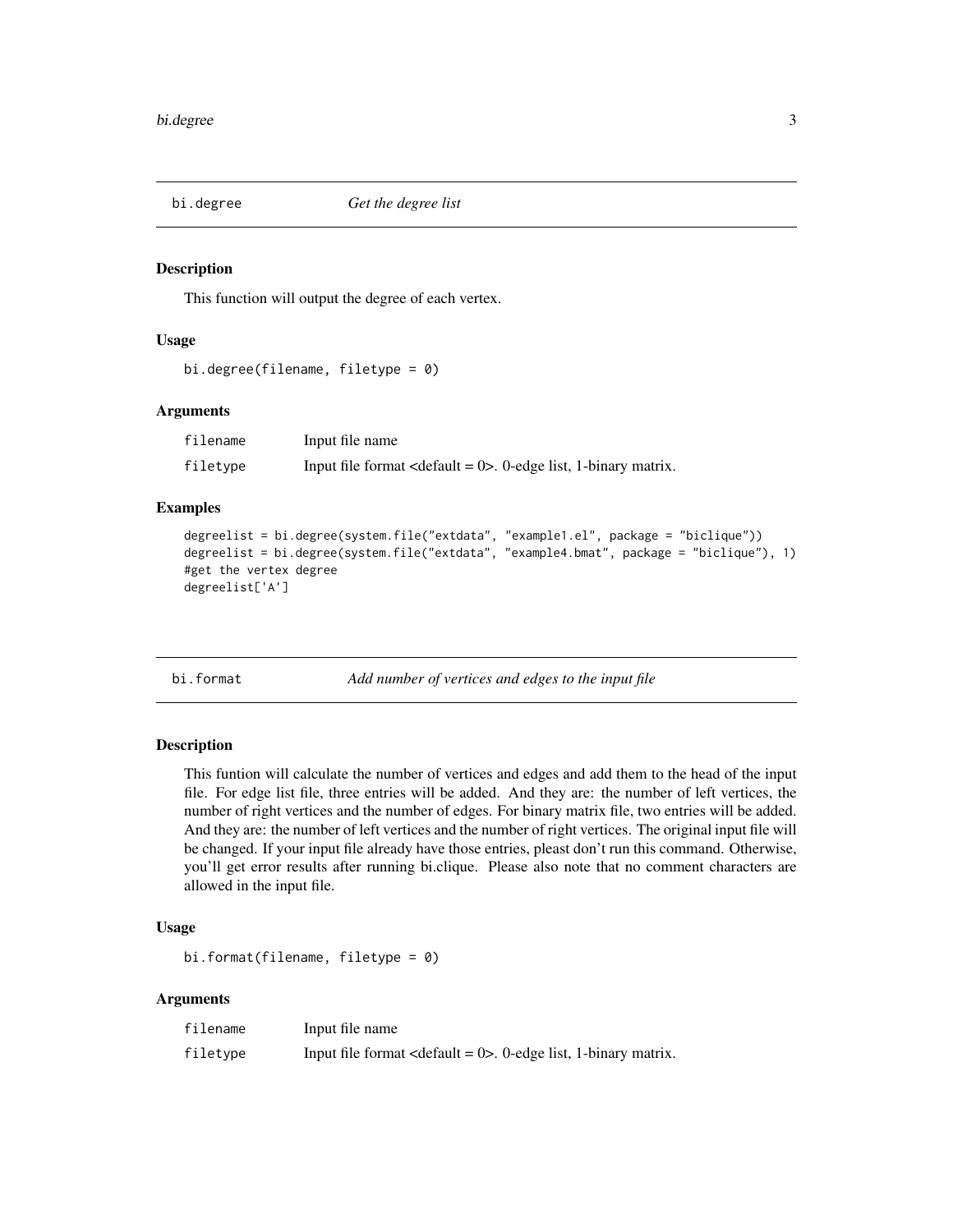#### Examples

```
dir <- tempdir()
file.copy(system.file("extdata", "example2.el", package = "biclique"), dir)
file.copy(system.file("extdata", "example5.bmat", package = "biclique"), dir)
bi.format(file.path(dir, "example2.el"))
bi.format(file.path(dir, "example5.bmat"), 1)
```
bi.print *Print the bicliques*

#### Description

You can pass results from function bi.clique to this function to visualize the bicliques.

#### Usage

bi.print(envir = .GlobalEnv\$.bienv)

#### Arguments

envir biclique environment

#### Examples

```
bicliques = bi.clique(system.file("extdata", "example1.el", package = "biclique"))
bi.print()
```
biclique *Maximal Biclique Enumeration in Bipartite Graphs*

#### Description

A tool for enumerating maximal complete bipartite graphs. The input should be a edge list file or a binary matrix file. The output are maximal complete bipartite graphs. Algorithms used can be found in this paper Y. Lu et al. BMC Res Notes 13, 88 (2020) <doi:10.1186/s13104-020-04955-0>.

#### Details

biclique package.

#### Author(s)

Yuping Lu, Charles Phillips, Michael Langston

<span id="page-3-0"></span>